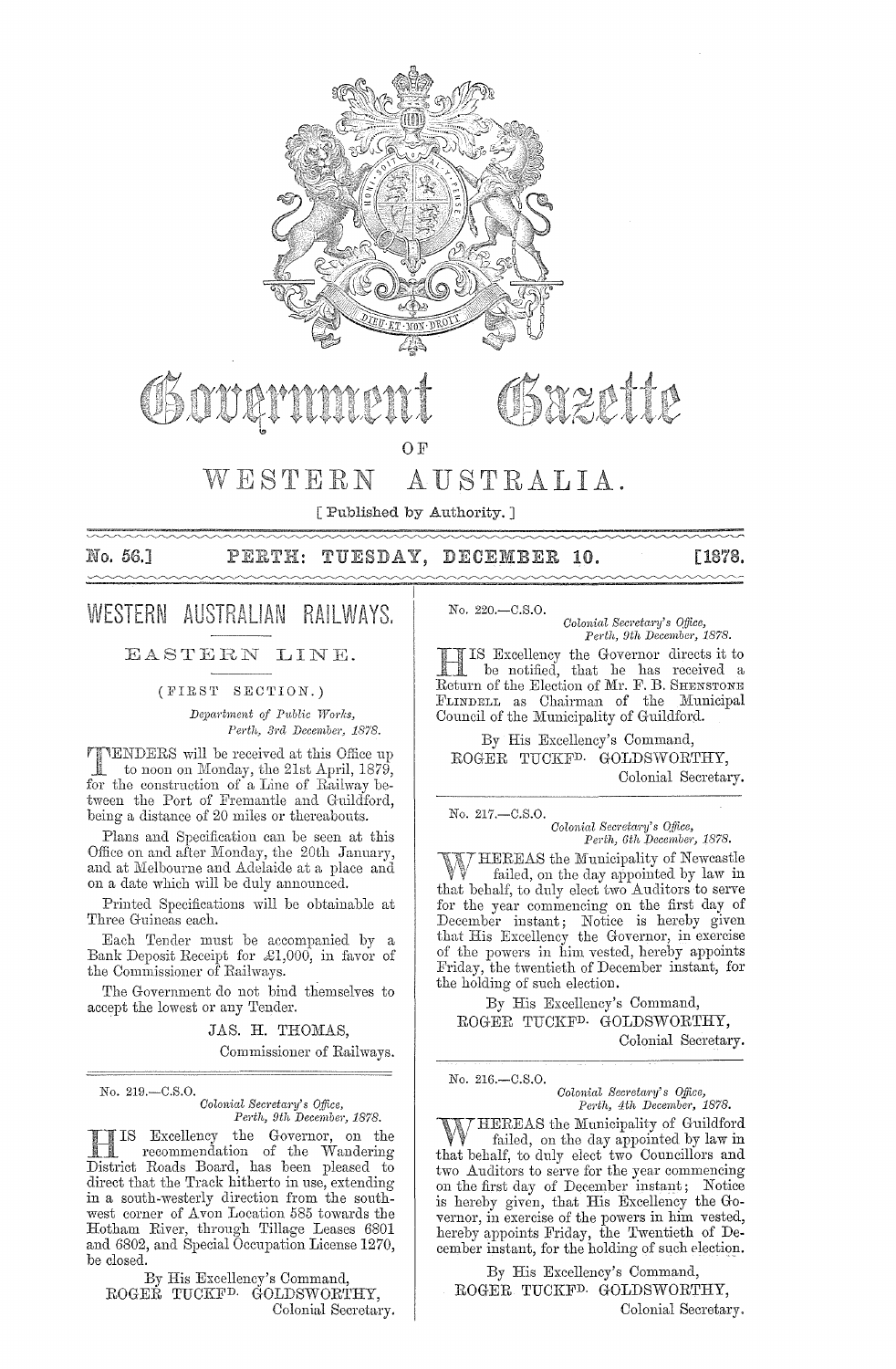No. 218.-C.S.0.

#### *Colonial Secretary's Office, Pel'th, 6th December, 1878.*

**H IS Excellency the Governor has been**<br>pleased to direct the publication, for pleased to direct the publication, for general information, of the Finding of the Court held under the provisions of the 28th Victoria, No. 2, on the 21st November, 1878, for the purpose of enquiring into the circumstances connected with the stranding of the "Annie Agnes," at Dongarra, on the 2nd October last.

# By His Excellency's Command, ROGER TUCKFD. GOLDSWORTHY,

# Colonial Secretary.<br>FINDING OF THE COURT.

We do not consider any blame is attachable to the master nor any of the crew of the "Annie Agnes" for this casualty.

L. WORSLEY CLIFTON, Collector of Customs. J. G. SLADE, J.P.

Finding of the Court confirmed. H. ST. GEORGE ORD.

29th November, 1878.

No.205.-C.S.0.

*Colonial Secretary's Office, Pe)·th, 25th Novcmbe)', 1878.* 

HIS Excellency the Governor directs it to be notified, for general information, that until further orders the hours of business at the Public Offices will be from 9 a.m. to 4 p.m., except on Saturdays, when they will open as heretofore at 10 a.m. and close at 1 p.m.

By His Excellency's Command, ROGER TUCKFD. GOLDSWORTHY, Colonial Secretary.

No. 210.-C.S.0.

*Colonial Secretary's Office,*<br>Perth, 29th November, 1878.

I T is hereby notified, that on the recom-<br>
mendation of the Local Roads Board for<br>
the Wellington District Fig. Excellence Theory the Wellington District, His Excellency The Governor has been pleased to declare the undermentioned Roads to be Minor Roads in accordance with the provisions of the 34th Victoria, No. 26.

By His Excellency's Command, ROGER TUCKFD. GOLDSWORTHY,

# Colonial Secretary.<br>MINOR ROADS, WELLINGTON DISTRICT.

No. 1. A road 50 links in width, extending West<br>from the North-east corner of Wellington Location<br>41 to the Bunbury and Busselton Road, the North side of the road being the South boundary of Wellington Location 26.

No. 2. A road one chain in width, starting from the South-west corner of Wellington Location 310, where it abuts on the Blackwood Road, and extending in a South-easterly direction to the South-west corner of Wellington Location 129; from thence extending East about 120 chains.

No.206.-C.S.0.

#### Government Notice.

*Colonial Secretary's Office, Perth, 25th November, 1878.* 

**HIS Excellency the Governor has been**<br>pleased to approve of the establishment<br>of a Meil Service conducted by the Police of a Mail Service conducted by the Police Department, for the purpose of conveying Mails between Perth and Albany, under the following regulations, which will be subject to such modifications as experience may show to be necessary.

There will be a Mail twice in each month, each way, between Perth and Albany; the date and hour of departure from either town being fixed by the Postmaster General.

The Mail will be conveyed in a Mail Van with four horses, the Van having accommodation for three adult Passengers.

The distance between Perth and Albany will be divided into eight Stages, corresponding, as far as possible, with the Police Stations on the Albany Road. A fresh team of horses being provided at each Stage.

The Mail Van will be driven at an average rate of five miles an hour, including stoppages, which will be a quarter of an hour midway between each Stage, and one hour at the Bannister, at the 131-Mile, and at the Gordon River Stations; the whole journey being performed in 58 hours. When there are no Passengers there will be no delay at the 131- Mile Station.

The Police Constables in charge at the different Stations will have the immediate control of, and be responsible for, the Native Assistants and the mail horses at their Stations. They will see that the Natives attend to their duty, and that the horses are at all times ready when required for service.

The through Fare between Perth and Albany will be Four pounds (£4). Children under ten years, half price. Fares between intermediate Stages, Ten shillings per Stage or portion of a Stage.

Passengers may secure their seats by booking at the General Post Office, or at the Post Office, Albany, two clear days before the departure of the Mail, of which due notice will be published; preference will be given to through passengers, or those going the longest distances.

Each adult passenger will be allowed as personal luggage one trunk 01' portmanteau, not exceeding 70lbs. in weight. A small quantity of extra luggage, if accommodation can be provided for it, will be taken at a charge of twopence per lb.

A limited number of parcels, not exceeding seven pounds in weight each, will be carried at the rate of sixpence per lb., for any distance.

Passengers' luggage and parcels must be at the General Post Office, and Post Office, Albany, half an hour before the departure of the Mail.

By His Excellency's Command, ROGER TUCKFD. GOLDSWORTHY, Colonial Secretary.

No.207.-C.S.0.

*Colonial Secreta;'Y's o.tfice, Pe;·th, 25th November, 1878.* 

**TTENDERS** (endorsed "Tender for Truck-<br>
ing,") will be received at this Office until<br>
near of Monder, the 16th Desember 1878 noon of Monday, the 16th December, 1878. from persons willing to undertake the Trucking on Fremantle Jetties for one year, from 1st day of January, 1879, (or for a period not exceeding three years), in accordance with rates and terms specified in a memorandum to be seen at the Office of the Collector of Customs at Fremantle.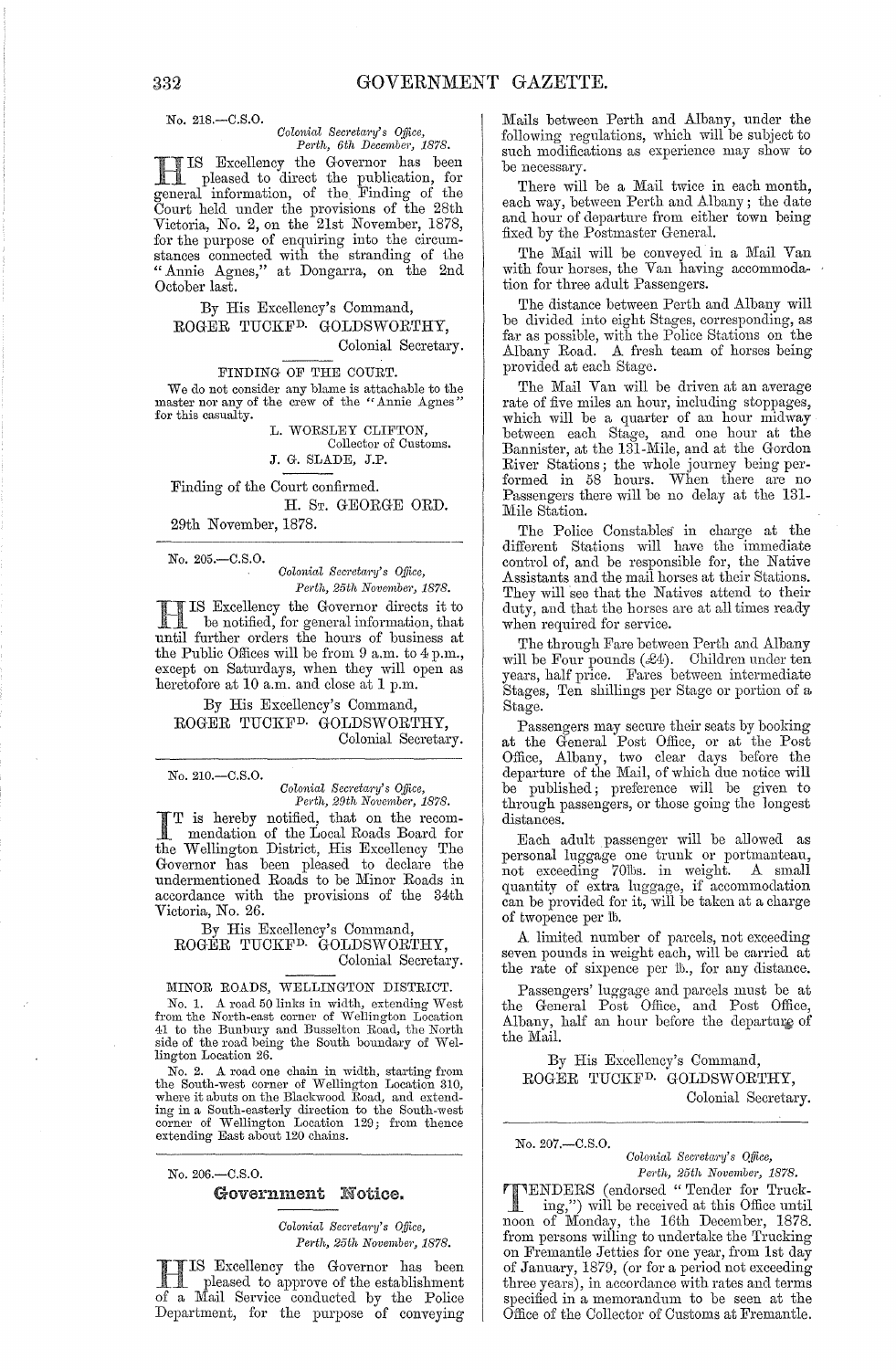The Government do not bind themselves to accept the highest or any tender, and will require the guarantee of two responsible persons for the due performance of the Contract.

Forms of Tender may be had on application to the various Resident Magistrates, and at the Public Offices, Perth; and no tender will be entertained unless rendered on the prescribed form. .

By His Excellency's Command, ROGER TUCKFD. GOLDSWORTHY, Colonial Secretary.

No. 203.-C.S.O.

 $Dr$ 

*Colonial Secretary's Office, Perth, 18th November, 1878.* 

Excellency The Governor is pleased to notify, that in furtherance of a resolution of the Legislative Council, dated 27th June, 1878, he has communicated with a leading firm in Hong Kong, with a view to the introduction into the Colony of about fifty Chinese Immigrants.

It is proposed that the Immigrants shall consist of about a dozen domestic servants, and four or five gardeners, the remainder being Coolies suitable for farm work. The period of engagement will probably be three years, and the wages for ordinary labor 30s. per mensem, with higher rates for a superior class; rations and lodging will be provided in addition.

Persons desirous of pre-engaging the services of any of these immigrants are requested to make application to the Colonial Secretary, stating the number of persons of either class they desire to engage, with full particulars of the nature of the work on which it is proposed to employ them.

## By His Excellency's Command, ROGER TUCKF<sup>D.</sup> GOLDSWORTHY,

Colonial Secretary.

*Cr.* 

"The Perth Drainage Rate Act,  $1875$ ."

*The Perth City Council in Account Current with the Colonial Treasurer,* (Section 2, 42 Vict., No. 8.)

1878.<br>
Dec. 1.—To Balance of Debt on 1st  $\begin{cases} 2s & d. \\ 1663 & 0 \end{cases}$  Nov. 1.—By Cash £ s. *cl.* 1878. November, 1878  $\begin{bmatrix} 1663 & 0 & 0 \\ 0 & 0 & 0 \\ 0 & 0 & 0 \end{bmatrix}$  November, 1878  $\begin{bmatrix} 1663 & 0 & 0 \\ 0 & 0 & 0 \\ 0 & 0 & 0 \end{bmatrix}$   $\begin{bmatrix} 1663 & 0 & 0 \\ 0 & 0 & 0 \\ 0 & 0 & 0 \end{bmatrix}$ £ *s.* d. 22 0 0 1649 0 0  $\pounds1671 \quad 0 \quad 0$ GEO. PHILLIPS, Acting Colonial Treasurer.

Perth, 1st December, 1878.

H. BIRCH, Treasurer Perth City Council.

#### WESTERN AUSTRALIA.

Meteorological Observations for the week ending 7th December, 1878.

WIND Registered by Mr. Forsyth, Harbor Master, at Arthur's Head, Fremantle; altitude above the sea 55 feet, in Latitude 32° 02' 14" S., Longitude 115° 45' 12" E.

The other instruments registered are placed in the grounds adjoining the Survey Office, Perth; altitude above the sea 47 feet, in Latitude 31° 57' 25" S., Longitude 115° 52' 02" E.

MALCOLM FRASER, Surveyor General.

| Week<br>ending. | <b>BAROMETER:</b><br>Mean Reading<br>corrected, and re-<br>duced to sea level.<br>and 32 deg. Fah. | THERMOMETERS IN SHADE. |               |               | <b>EADIATION</b><br>THERMO-<br>METERS. |                       |                       | WIND.      |                                        | DEGREE                        |                           | Mean<br>nt. | EVAPOR-          |                                                    |
|-----------------|----------------------------------------------------------------------------------------------------|------------------------|---------------|---------------|----------------------------------------|-----------------------|-----------------------|------------|----------------------------------------|-------------------------------|---------------------------|-------------|------------------|----------------------------------------------------|
|                 |                                                                                                    |                        | Dry.<br>Wet.  |               |                                        |                       | RAIN:<br>Amount<br>in | Horizontal |                                        | OF<br>HUMIDITY.<br>Saturation | CLOUD:<br>Mean<br>amount. | <br>ONE:    | ATION:<br>Amount |                                                    |
|                 |                                                                                                    | Maxi-<br>mum.          | Mini-<br>mum. | Maxi-<br>mum. | Mini-<br>mum.                          | Solar.                | Terres                | inches.    | velocity in<br>miles, per<br>24 hours. | General<br>direction.         | $=100$ : mean<br>amount.  |             | Š                | $\displaystyle{\frac{\text{in}}{\text{inches}_n}}$ |
| 7th             | 29.955                                                                                             | 84.3                   | 60.0          | 74.4          |                                        | $58.0$ $141.0$ $54.5$ |                       | 0.16       | 556.39                                 | esterly                       | 69                        | 3.7         | 7.2              | 1.65                                               |

Highest reading of Barometer 30.073 2nd  $\begin{array}{c|c|c|c|c|c|c|c} \hline \multicolumn{1}{c|}{\text{Liphestr} & \multicolumn{1}{c}{\text{Liphestr}c}} & \multicolumn{1}{c}{\text{Liphestr}c}} & \multicolumn{1}{c}{\text{Liphestr}c} & \multicolumn{1}{c}{\text{Highest reading of Barometer 30:073 2nd}} & \multicolumn{1}{c}{\text{Thermometers in shade.}} & \multicolumn{1}{c}{\text{Maximum Dry}} & \multicolumn{1}{c}{99\text{ }\text{3rd}} \\ \text{Lowest} & \multicolumn{1}{c}{\text{do.}} & \multicolumn{$ 

The Observations are taken at 10 a.m., (excepting Barometer, which is registered at 12 a.m.)

M. A. C. FRASER, Observer.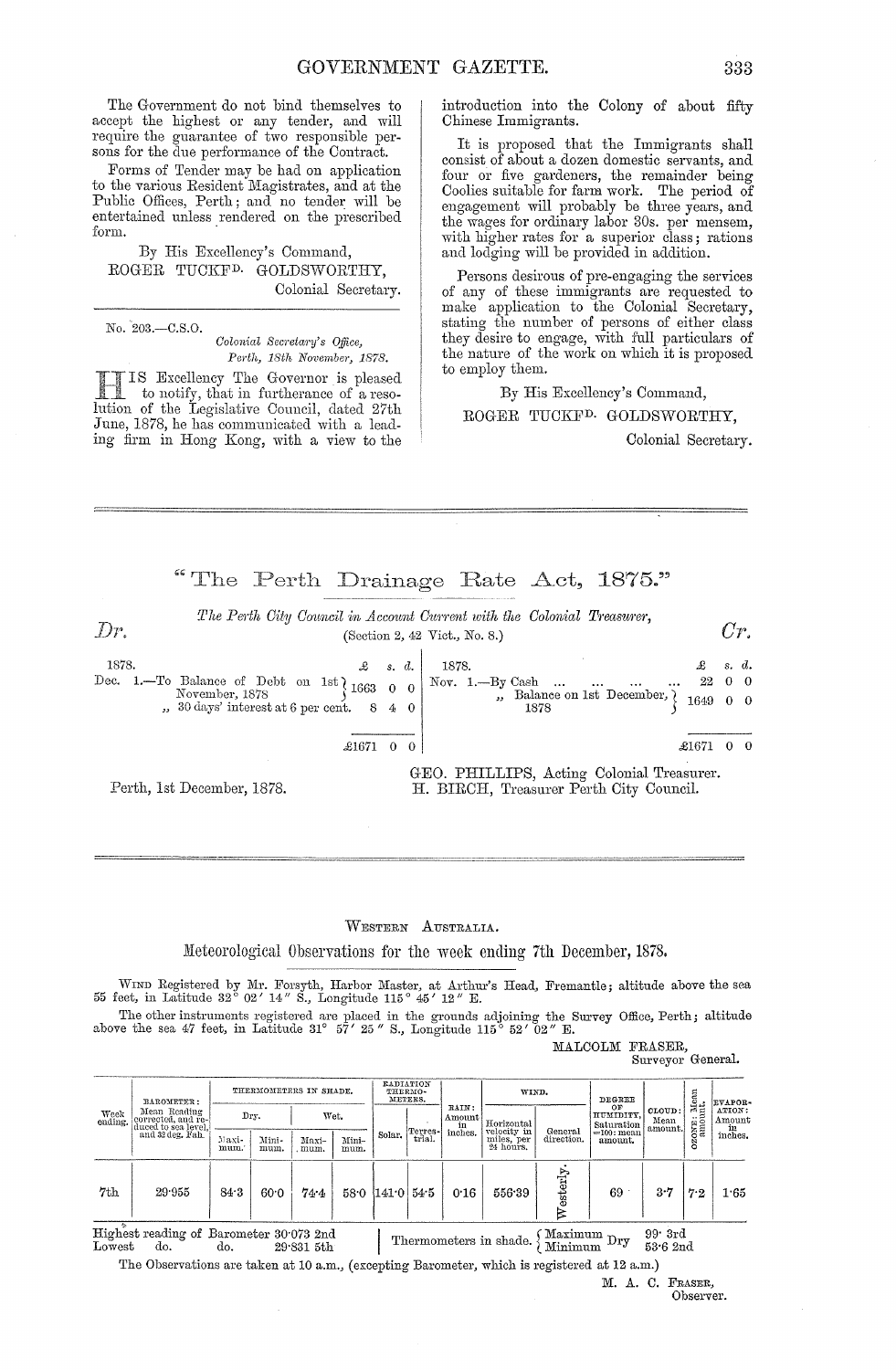# Tenders for Annual Contracts for the Year 1879.

No. 189.-C.S.O.

*Colonial Secretary's Office, Perth, 6th November, 1878.* 

TENDERS FOR COLONIAL AND CONVICT SERVICE, (endorsed "Tender for ........." as the case may be) will be received at this Office until noon of MONDAY, the 16th DECEMBER, 1878, from persons willing to Contract for the perform for ........." as the case may be) will be received at this Office until noon of MONDAY, the 16th DECEMBER, 1878, from persons wi1ling to Contract for the performance of the following Services during the year  $1879:$ 

#### 1. - GENERAL SUPPLIES

Of the following articles at the undermentioned Stations; to be delivered in such quantities and at such times as may be required :-

At Perth, Fremantle, Albany, Bunbury, York,<br>Newcastle, Champion Bay, Guildford, Busselton, Williams, and Rottnest Island:

Fresh Meat, @ per lb.

Salt Beef, @ per lb.

20 per cent. Flour,  $@$  per lb., and  $@$  per ton of  $2240$   $\overline{\text{b}}\text{s}$ .

Fine Flour, @ per ID.

Bread made from 20 per cent. Flour, @ per Ib.

Ditto from Fine Flour,  $@$  per  $th.$ 

Tea, Sago, Blue, Soda, Candles, Sugar, Oatmeal,<br>Linseed Meal, Starch, Potatoes, Candle wick,<br>Cotton wick, Kerosene wick, Rice, Soap, Tobacco,<br>Salt, Bran, Coffee, Coffee Ground, Hops, Arrowroot, Butter, Pepper, Mustard, Cheese, Vege $t$ ables, and Raisins,  $@$  per Ib.

Sheeting Calico, @ per yard.

Separate samples of all but Meat and  $\it Vegetables$ must accompany tenders for each service.

Gin, Brandy, Wine, Porter (Bottled), Vinegar, Lime Juice, Milk, @ per gallon; Colza, Kerosene, and Whale Oil, @ per gallon.

Pipes, @ per dozen.

Eggs, @ per dozen.

Leeches, @ per dozen.

Coir for beds, @ per cwt.

- Firewood, @ per cord of 128 feet, to consist of Banksia, to be delivered and stacked by the Contractor when and where required, and subject to measurement on delivery.
- Firewood for Rottnest to be Banksia wood, in billets of 9 inches diameter and three feet in length.
- Firewood for Breaksea Island, King George's Sound, to be  $@$  per cord delivered on the Island.
- Firewood for Fremantle to be @ per cord, delivered at the Government Jetty, North Fremantle.

The Government reserves the right to cancel the Contract for Meat at the end of March, 1879, if it thinks it desirable to do so.

Tender to be endorsed " *Tender for General Supplies jo)'1879."* 

 $2 - POBAGE$ 

For such Horses as may be employed in the Service during the year 1879, at Geraldton, Fre-<br>mantle, and Perth :-

Hay, @ per ton.

Barley, @ per bushel.

Bran, @ per lb.

The daily ration of each horse is 18115s. of Hay, and<br>9115s. of Corn; and Tenders must state the rate per<br>diem for each horse. The forage must be delivered at the Contractor's expense, and at such places in the district as the horses may from time to time be stationed, and in quantities not exceeding one month's supply.

Tender to be endorsed " Tender for Forage."

#### $3 - CARTAGE$

That may be required at Perth and Fremantle, during the year 1879.

Tenders must state the rate per trip and per day, for one, two, or three-horse teams respectively.

Tender to be endorsed " Tender for Cartage."

#### 4. TRANSFORT

Between the undermentioned places during the  $vear 1879:$ 

Perth and Fremantle, and *vice versa*, Passengers, at per head; Freight, at per ton.

Fremantle and Rottnest, and *vice versa*  $\left.\right\}$  at  $\uppsi$  trip.<br>Perth and Rottnest, and *vice versa* Perth and Rottnest, and *vice versa* 

Tender to be endorsed " Tender for Transport."

5. SWEEPING CHIMNIES

During the year 1879, at Perth, Fremantle, Champion Bay, and Albany.

Tender to be endorsed " Tender for Sweeping Chim*nies."* 

#### 6. - CESS PITS.

To empty Cess Pits and Dry Earth Closets during the year 1879, at Perth, Fremantle, Albany, Bunbury, 'Vasse, York, Toodyay, and Champion Bay.

Tender to be endorsed " Tender for Cess Pits."

Tenders for Convict Service are required for Fremantle Station only.

The Government does not bind itself to accept the lowest or any tender for any of the above-named services, and reserves to itself the right of accepting a portion of a tender.

The whole of the supplies to be of unexceptionable quality, and subject to approval or rejection by officers or persons duly deputed by the Government.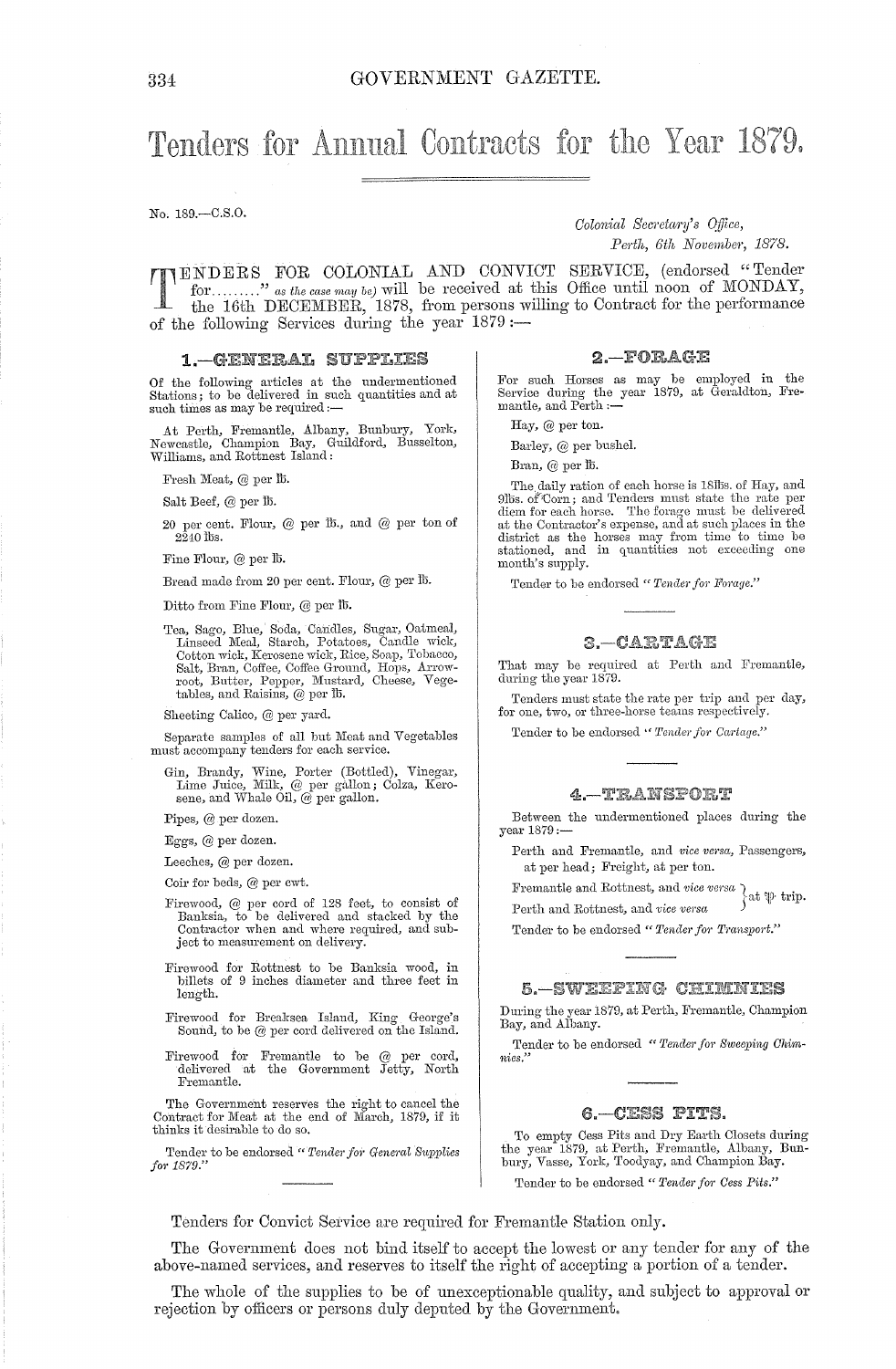### Tenders for Annual Contracts for the Year 1879. - (Continued.)

The flour to be warranted to keep good for six months after delivery.

Fresh Meat to be delivered daily, when the Government or its representative may consider it practicable, and in proportion of three days' supply of Mutton to four days' supply of Beef per week, or alternate days of each. \Vhen Beef is issued, fore and. hind quarters, or portions thereof, are to be delivered alternately; six inches at least to be cut off the hough and neck bones. Mutton to be delivered in carcasses, excluding heads, necks, shanks below the knee, and hough joints.

The supplies to be delivered at such places and times as may be required by the Government or persons deputed by it.

The ordinary ration of Vegetables to consist of lib. of Potatoes; but when demanded by the Government, and in season, the following equivalents must be supplied twice a week: Pumpkins, 2 lbs.; or Turnips, Carrots, or Cabbage,  $1\frac{1}{2}$ lbs.; or Onions,  $\frac{1}{4}$ lb., for every pound of Potatoes.

All supplies must be delivered in good and sound packages; Corn and Flour sacks, and Oil casks, will be returned to the Contractors; other packages will be retained free of charge.

The Contractors will be liable for any expense which may be incurred by the Government in consequence of the non-performance of their contracts.

Payments to be made monthly, and for general supplies for the quantities actually consumed in the month.

No transfer of any Contract will be permitted, without the *previous consent* of the Government.

*Each Tender must bear the bona fide signatures of two responsible and approved sureties,* who will be required to be bound for the due performance of the Contract, under a penalty of a,bout oue-fourth of the estimated sum to be paid under each Contract. Parties are requested to be careful in drawing up their Tenders, which should be in strict conformity with this Notice.

Forms of Tender on Convict Service may be had on application to the Comptroller's Office, Fremantle, and on Colonial Service to the various Resident Magistrates, and at the Public Offices, Perth; and no tender will be entertained unless rendered on the prescribed form. It is not necessary to forward *duplicate* tenders; *one* tender form properly filled up and witnessed, both as regards the Contractor and his sureties, will suffice.

By His Excellency's Command,

ROGER TUCKFD. GOLDSWORTHY,

Colonial Secretary.

Colonic~l *Secretc61'Y'S Ojjice,*  Perth, 6th November, 1878.

FOR POLICE SERVICE (endorsed" Tender **for .... , .. .,"** *as the case nwy be)*  will be received at this Office until noon of MONDAY, the 16th DECEMBER, 1878, from persons willing' to contract for the performance of the following Services during the year  $1879$  :-

#### 1. - Annual Supplies for Police, for 1879.

Supply of such Saddlery, Stable Utensils, Bedding, Rugs, Blankets, &c., for the use of the Police Depart-ment, during the year ending the 31st December, 1879, as may from time to time be required by the Superintendent of Police.

Samples of each article must accompany Tenders.

On application at the Office of the Superintendent of Police, a list of the various articles required, together with the average annual consumption of each, can be seen.

Full particulars will be afforded by the Superintendent of Police.

Tender to be endorsed " Tender for Annual Supplies *f01" Police."* 

2. SHOEING POLICE HORSES At the undermentioned Police Stations during the

year 1879:-

| Albany       |                   |       | Greenough       |
|--------------|-------------------|-------|-----------------|
|              | Albany Road, 131- |       | Kojonup         |
| mile Station |                   |       | Northam         |
| Beverley     |                   |       | Northampton     |
| Bridgetown   |                   |       | Newcastle       |
| Bunbury      |                   | Perth |                 |
| Busselton    |                   |       | Pinjarrah       |
| Champion Bay |                   |       | Roebourne       |
| Dongarra     |                   |       | Victoria Plains |
| Fremantle    |                   |       | Williams River  |
| Guildford    |                   | York  |                 |
|              |                   |       |                 |

Tenders to state the rate per set, and for removes.<br>Police Horses to be shod to the satisfaction of the<br>Officer in charge of the District.

Horses not in the Police Force, but the property of the Local Government, must be shod at the same rate as Police Horses.

Tenders to be endorsed " Tender for Shoeing Horses."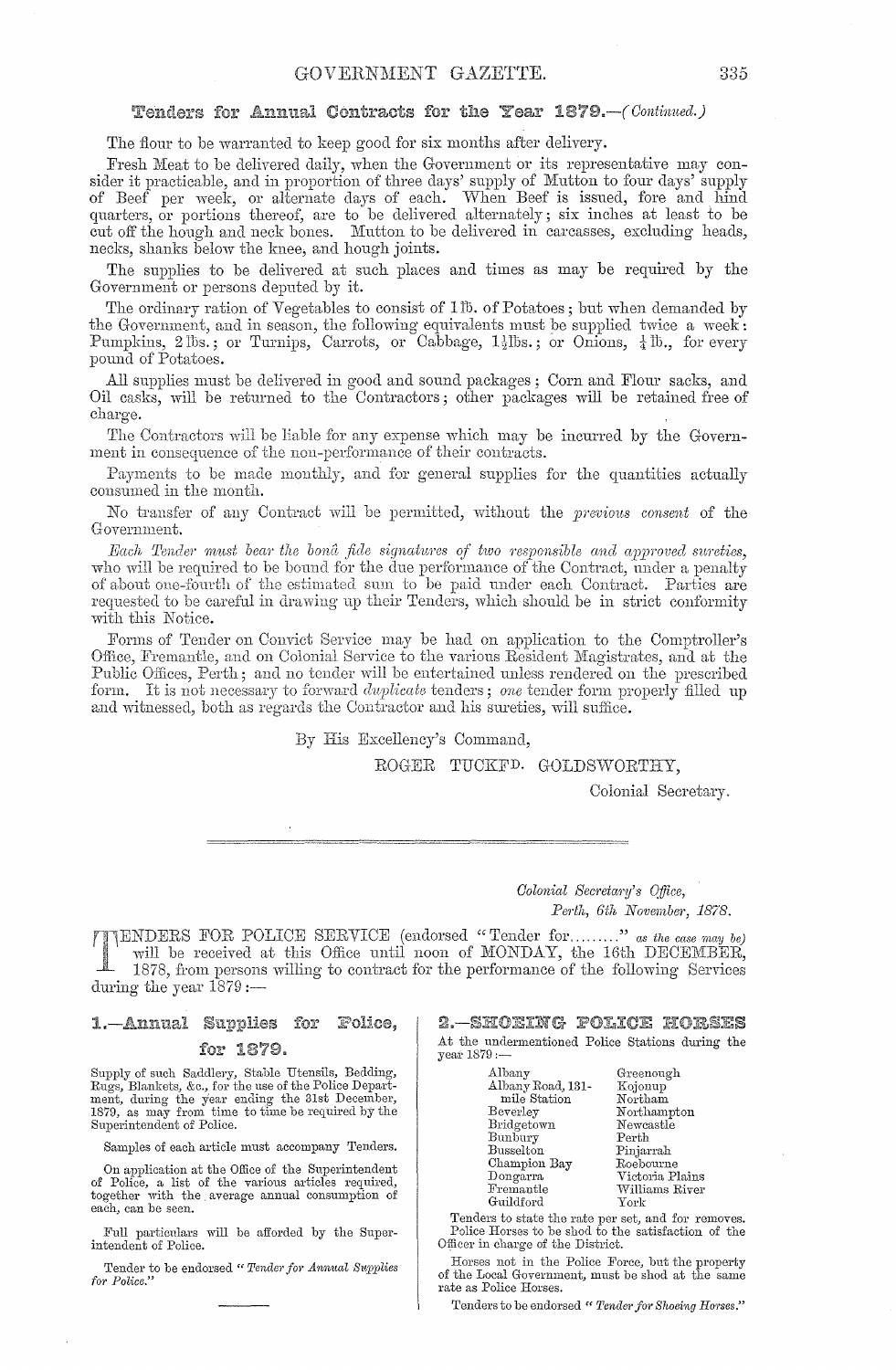#### Tenders for Annual Contracts for the Year 1879. - (Continued.)

3. BARLEY or OATS for PO-LICE HORSES for 1879.

To be supplied in the undermentioned quantities, at the several Police Stations named, at per bushel of  $50$  lbs.

|                                                    | Bushels. |
|----------------------------------------------------|----------|
|                                                    | 330      |
| Albany Road, 131 miles                             | 198      |
| Albany Road, 36 miles                              | 330      |
| Bannister                                          | 330      |
| Bunbury                                            | 198      |
| Blackwood, No. 1 Station                           | 132      |
| Do. Bridge                                         | 132      |
| Beverley                                           | 132      |
| Busselton                                          | 132      |
| Champion Bay                                       | 264      |
| Dongarra                                           | 198      |
| Esperance Bay                                      | 132      |
| Fremantle                                          | 198      |
| Guildford                                          | 198      |
|                                                    | 132      |
| Gordon River                                       | 198      |
| Greenough                                          | 198      |
|                                                    | 132      |
|                                                    | 396      |
| Mandurah                                           | 132      |
| Minninup                                           | 132      |
| Mount Barker                                       | 330      |
| Northampton                                        | 264      |
| Northam                                            | 132      |
| Newcastle                                          | 132      |
| Perth                                              | 990      |
| Pinjarrah                                          | 132      |
| Victoria Plains                                    | 132      |
| Williams River                                     | 396      |
|                                                    | 132      |
| Youndegin                                          | 132      |
| Sharks Bay, delivered at {                         | 132      |
| Roebourne, to be delivered on $\lambda$            | 330      |
| Mount Wittenoom Station, {<br>East of Champion Bay | 264      |

The Barley or Oats to be delivered at the Contractor's expense on or after 1st January, 1879, in such quantities of not less than one quarter of the whole and not exceeding the whole of the above weights, and at such times only at the above-named Stations, as may be demanded in writing by the officer in charge of such Stations.

The Government does not bind itself to take from the Contractor the whole quantity tendered to be supplied, unless demanded in writing as above.

Tender to be endorsed "Tender for Barley or Oats  $for$  Police Horses."

4. HAY for POLICE HORSES. for 1879.

Good Sown Wheat or Oat Hay, to be supplied at the several Police Stations named, at per ton of 2240 lbs.

|                                                        | Tons.      |
|--------------------------------------------------------|------------|
|                                                        | 15         |
|                                                        | 9          |
| Albany Road, 36 miles                                  | 15         |
| Bannister                                              | 15         |
|                                                        | 9          |
| Bunbury<br>Blackwood, No. 1 Station                    | 6          |
| Do. Bridge                                             | 6          |
|                                                        | 6          |
| Busselton                                              | 6          |
| Champion Bay                                           | 12         |
|                                                        | 9          |
| Esperance Bay                                          | 6          |
| $Fremantle.\ldots.\ldots.\ldots.\ldots.\ldots.\ldots.$ | 9          |
| Guildford                                              | 9          |
|                                                        | 6          |
| Gordon River                                           | 9          |
|                                                        | 9          |
| $\text{Harvey}$                                        | 6          |
| $Kojonup$                                              | 18         |
| $Mandurah$                                             | 6          |
| Minninup                                               | 6          |
| Mount Barker                                           | 15         |
| Northampton                                            | 12         |
| Northam                                                | 6          |
| Newcastle                                              | 6          |
|                                                        | 45         |
| Pinjarrah                                              | 6          |
| Victoria Plains                                        | 6          |
| Williams River                                         | 18         |
|                                                        | 6          |
|                                                        | 6          |
|                                                        | $\epsilon$ |
|                                                        |            |
|                                                        | 15         |
|                                                        |            |
|                                                        | 12         |
| East of Champion Bay                                   |            |

The Hay to be of first-rate quality, and delivered at the Contractor's expense on or after January 1st, 1879, in such quantities of not less than one ton and not exceeding the whole of the above weights, and at such times only at the above-named Stations, as may be demanded in writing by the officer in charge of such Stations, and to be subject to approval on  $\cdot$  delivery.

The Government does not bind itself to take from the Contractor the whole quantity tendered to be supplied, unless demanded in writing as above.

Tender to be endorsed " Tender for Hay for Police  $H$ <sub>orses</sub>.

### 5.-For the Supply of Bedding to the above Stations and the removal of the Manure therefrom.

The Government does not bind itself to accept the lowest or any tender for any of the above-named services, and will in each case require the guarantee of two responsible persons for the due performance of the Contract.

Forms of Tender may be had on application to the various Resident Magistrates, and at the Public Offices, Perth; and no tender will be entertained unless rendered on the prescribed form. It is not necessary to forward *duplicate* tenders; *one* tender form properly filled up and witnessed, both as regards the Contractor and his sureties, will suffice.

By His Excellency's Command,

ROGER TUCKFD. GOLDSWORTHY,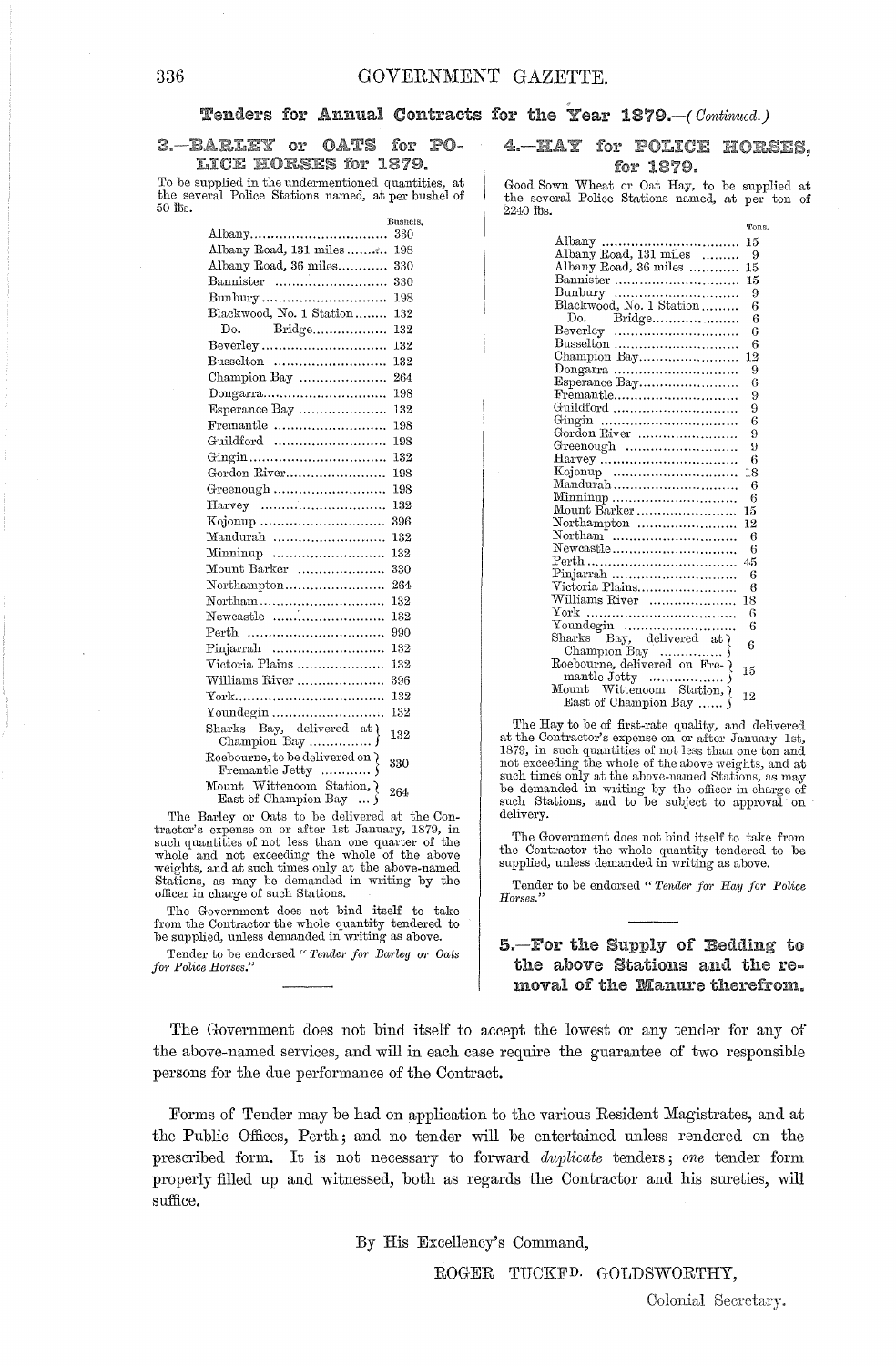# POSTAL NOTICE.

I N consequence of an intimation from the Postal Authorities of Victoria that the departure of the P. & O. Steamer with the Mails for Europe has been altered from Friday, 27th December, to Saturday, 28th December, the Overland Mail will close at Perth on

*Tuesday, 37st December, at* 2 *p.m.,*  in place of Monday, the 30th December, as previously notified.

Money Orders will be issued up to 11 a.m. on Monday, December 30th.

A. HELMICH,

Postmaster General and General Superintendent of Telegraphs. General Post Office, Perth,  $\widetilde{?}$ December 5th, 1878.

#### Post Office Savings' Bank.

*General Post Office,* 

*Perth, 5th December, 1878.*  **DEPOSITORS** in the Post Office Savings' Bank are requested to forward their Books to this office at the end of the current month, in order that the entries therein may be comparcd with the Ledgers, and that the interest due to Depositors may be entered in their hooks.

A. HELMICH, Postmaster-General, and General Superintendent of Telegraphs.

AT the Licensing Meeting held at York<br>this day, the following applications for<br>licenses to destroy Wild Cottle and Horses licenses to destroy Wild Cattle and Horses were issued hy the Bench:-

Clark and Smith, Beverley District, Horses.<br>Assistant-Albert Horn.

T. Wilding, Mokine, York, Horses.

J. Sewell, Maplestead, Beverley, Horses. Assistants -George, William, and Decimus Sewell.

- J. Seabrook, Sen., Brookton, Beverley, Cattle. Assistants-H. H. J. Seabrook, and Joseph Parker.
- E. B. Lennard, Annandale, Beverley, Horses. Assistants-Edward Lennard, and native Muchlvack.

John Parish, Youndegin, York, Horses.

- A. J. Edwards, Arnbrook, Bevorley, Horses. Assistants-J. Eclwards, and A. J. Edwards.
- J. W. Broun, Runs, Beverley, Horses. Assistants-<br>Fred. Broun, native Guerin, and Abraham Shepherd.
- Alfred Smith, Runs, Beverley, Horses. Assistants—<br>Fredk. Smith, G. B. Smith, F. Gillman, D. G.<br>Lynch, Fredk. Lynch, A. Robins, W. Walsh.
- J. T. Monger, Runs, York, Horses. Assistants-George Monger, G. Trew.
- Hope and Craig, Runs, York, Horses. Assistants-F. Craig, F. W. Stokes, S. H. Parker, native Tumbell<sup>\*</sup>
- S. H. Parker, \Vogperley, Beverley, Horses.

W. COWAN,

Resident Magistrate.

York, 2nd December, 1878.

#### NOTIOE.

ICENSES to shoot Wild Horses and Cattle in the Swan District, have been granted to the undermentioned persons,  $\nu$ iz.:

Francis Hastings, of Moondyne Hills, for Self, John and Francis Hastings.

ROWLEY C. LOFTIE, R. M., Swan.

December 3rd, 1878.

L ICENSES to destroy Wild Horses only,<br>
under "The Wild Cattle Nuisance"<br>
Amendment Act 1878" horse heap speaked to Amendment Aot, 1878," have been granted to the undermentioned persons for the year 1879:-

John Allnutt ... For Self, E. Hackett, T. Stallard, and T. Brennan.

| George Smith    |                         | Self.                    |
|-----------------|-------------------------|--------------------------|
| John Abbey      | $\ddot{\phantom{a}}$    | Self.                    |
| David Abbey     |                         | Self.                    |
| Thomas Abbey    |                         | Self.                    |
| Thomas Thurkle  | $\overline{\mathbf{z}}$ | Self.                    |
| Mary Seymour    |                         | " E. Harris.             |
| Ebenezer Harris | ,,                      | Self, and John Harris.   |
| George Bridges  | ,,                      | Self.                    |
| Richard Gale    | ,,                      | Self, and George Rose.   |
| James Forrest   |                         | Self, and Gaven Forrest. |
|                 |                         | J. S. HARRIS,            |
|                 |                         |                          |

Resident Magistrate.

Resident Magistrate's Office,  $\}$ 

Vasse, 3rd Dec., 1878.

#### Notice of Dissolution of Partnership.

NOTICE is hereby given, that the partner-<br>ship which has for some time next hear ship which has for some time past heen carried on by the undersigned, John McCleery, and Abraham Moise Josephson, at Fremantle, in the Colony of Western Australia, in any business whatever, was this day dissolved by mutual consent. All dehts due or owing from the said partners in respect of the said partnership will he paid by the undersigned, John McCleery, and all property or debts due or owing to the said partners in respect of the said partnership must be delivered or paid also to the said John McCleery.

As witness our hands this twenty-first day of November, 1878.

A. M. JOSEPHSON.

Witness to the signature of the said  $\lambda$ Abraham Moise Josephson.

JOSEPH SHAW, (Clerks to Mr. Leake, GEORGE LEAKE, ) Solicitor, Perth. GEORGE LEAKE,  $\}$ 

JOHN McCLEERY.

Witness to signature of  $\ell$ the said John McCleery.  $\int$ 

\iV. J. HAYES,

O. B. TEEDE.

#### NOTIOE.

TIHE partnership hitherto existing and known as under the style and firm of<br>nt. Harper, and Anderson," Sheep "Grant, Harper, and Anderson," Farmers and Pearlers, of the DeGrey Station, is this day dissolved hy the mutual consent of all the parties interested.

All claims against the said firm must he sent under enclosure, addressed to Mr. Charles Harper, within three calendar months of date hereof, otherwise they will not be recognised; and all debts due to the said firm must be paid to Mr. Charles Harper, otherwise they will be placed in the hands of a Solicitor for collection.

Address Mr. Oharles Harper, care of Messrs. Padbury, Loton, & Co., Perth.

#### McKENZIE GRANT, OHARLES HARPER,

ALEXANDER EDWIN ANDERSON.

Dated this 19th day of October, 1878, at the DeGrey Station Homestead, and witnessed by

JOHN G. MEARES.